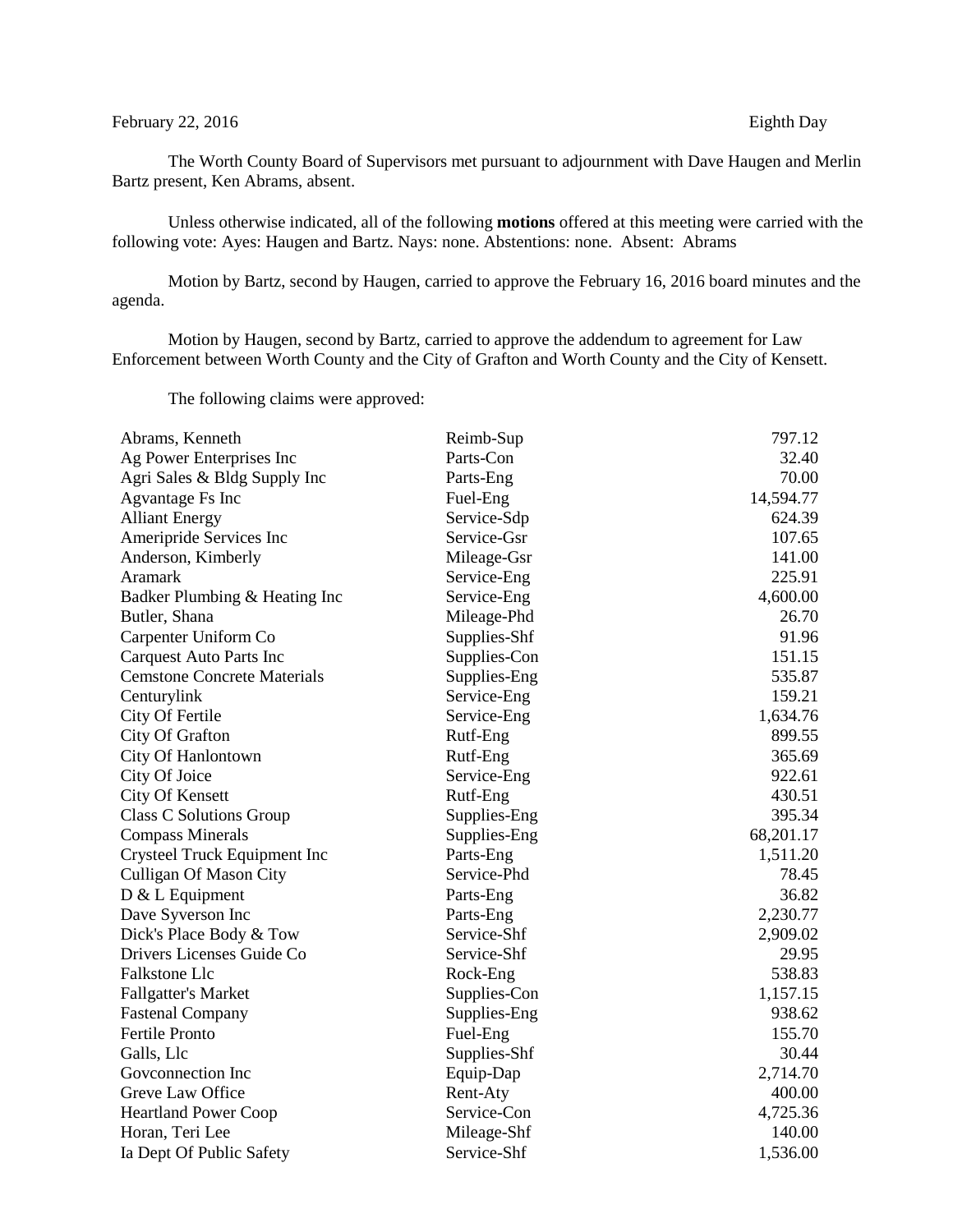| Ia Dept Of Transportation        | Equip-Eng                      | 6,807.71  |
|----------------------------------|--------------------------------|-----------|
| Ia Narcotics Officers Assn       | Dues-Shf                       | 325.00    |
| Ia State Assn Of Assessors       | Dues-Asr                       | 325.00    |
| <b>Interstate Batteries</b>      | Supplies-Eng                   | 19.08     |
| <b>Isac</b>                      | Edu-Sup                        | 70.00     |
| Isac Group Health                | <b>Health Ins Prem</b>         | 63,384.00 |
| J & J Machining Welding & Fabr   | Service-Eng                    | 119.47    |
| Joe's Collision & Performance    | Service-Eng                    | 73.54     |
| <b>Johnson Sanitary</b>          | Supplies-Gsr                   | 107.41    |
| Johnson, Teresa                  | Mileage-Phd                    | 91.00     |
| <b>Johnston Autostores Inc</b>   | Supplies-Eng                   | 90.91     |
| Knudtson Automotive Service      | Service-Shf                    | 89.66     |
| Larsen Plumbing & Heating Inc    | Service-Eng                    | 630.56    |
| <b>Lawson Products Inc</b>       | Supplies-Eng                   | 265.05    |
| Lea Mobile Glass Inc             | Service-Eng                    | 479.13    |
| Lexisnexis                       | Service-Aty                    | 294.00    |
| <b>Manly Junction Signal</b>     | Service-Shf                    | 937.89    |
| Marco Technologies Llc           | Service-Phd                    | 108.96    |
| <b>Mason City Tire Service</b>   | Tires-Eng                      | 4,379.12  |
| Mc2 Inc                          | Supplies-Wat                   | 544.53    |
| Mediacom                         | Service-Gsr                    | 89.95     |
| Menards Inc                      | Project-Cap                    | 4,696.44  |
| Midwest Wheel Companies Inc      | Parts-Eng                      | 100.98    |
| Myli, Diane                      | Mileage-Phd                    | 12.30     |
| Napa Auto Parts                  | Parts-Eng                      | 180.39    |
| Niacog                           | Service-Tra                    | 1,073.00  |
| North Iowa Media Group           | Service-Shf                    | 591.25    |
| Northeast District Isaa          | Edu-Asr                        | 175.00    |
| Northwood Anchor Inc             | Service-Shf                    | 1,268.29  |
| Northwood Electric Inc           | Service-Gsr                    | 879.63    |
| Northwood Lumber                 | Supplies-Con                   | 2,147.31  |
| Northwood True Value             | Supplies-Con                   | 893.90    |
| Nuss Truck & Equipment           | Parts-Eng                      | 1,762.24  |
| Paetec                           | Service-Eng                    | 14.53     |
| <b>Pinnacle Quality Insight</b>  | Service-Phd                    | 150.00    |
| Popp Farm Drainage               | Dd 19 Main Beaver Dams Removal | 142.50    |
| Prazak, Edie                     | Mileage-Phd                    | 20.00     |
| Pronto Market Of Manly           | Supplies-Eng                   | 13.17     |
| R80 Llc                          | Fuel-Eng                       | 77.22     |
| <b>Ram Systems</b>               | Service-Phd                    | 695.00    |
| Reyerson, Denny                  | Dd 33 Main Tile Repair         | 345.00    |
| Reyerson, Jessica                | Mileae-Phd                     | 56.75     |
| Rognes Bros Excavating Inc       | Supplies-Eng                   | 52,565.00 |
| Rohne, Joel                      | Mileage-It/Gis                 | 154.00    |
| Schutz, Jill                     | Mileage-Phd                    | 30.40     |
| Scott Van Keppel Llc             | Parts-Eng                      | 348.92    |
| Shred Right                      | Service-Gsr                    | 88.40     |
| Singelstad's Hardware            | Supplies-Eng                   | 149.63    |
| <b>State Hygienic Laboratory</b> | Service-San                    | 258.00    |
| Stevens, Judy                    | Reimb-Asr                      | 19.74     |
| The Schneider Corporation        | Service-Dap                    | 30.00     |
| The Sidwell Company              | Service-Dap                    | 1,649.00  |
| Thompson, Ashley                 | Mileage-Phd                    | 19.50     |
|                                  |                                |           |